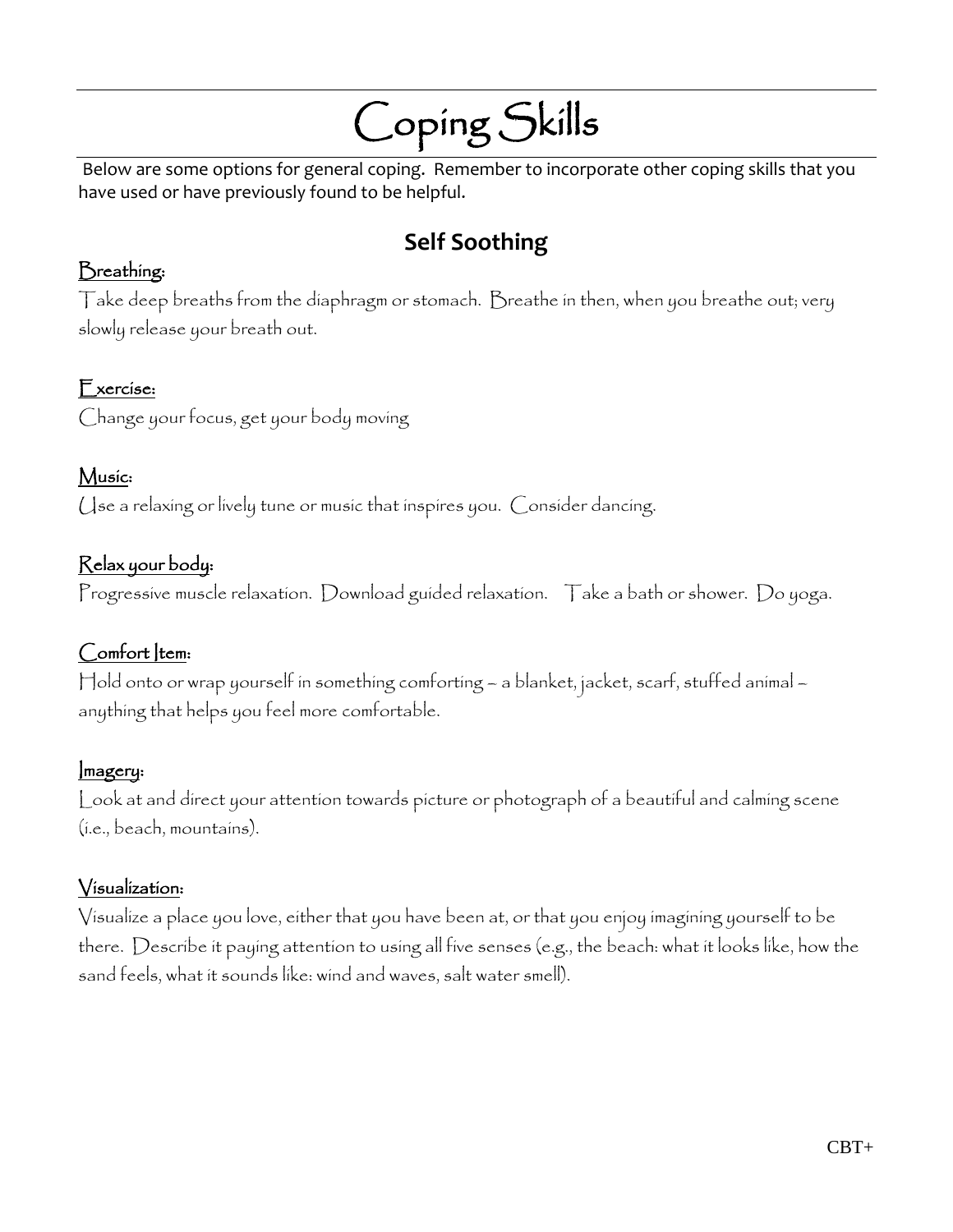# **Do Something Positive**

# Do One Positive Thing.

Do something positive for yourself or for someone else. Every day is an opportunity to do something to move you towards your goals or towards being more positive.

#### Socialize:

Call someone and talk about something pleasant, encourage them to talk about something pleasant, plan to do something pleasant,…

Call someone and vent about what is bothering you – but keep it time-limited.

#### Entertain yourself:

Computer game, crossword, cards, jigsaw, cook, read books, magazines, etc, do crafts, sodoku…..

#### List your achievements

What have you done that was challenging for you, what have you put effort into, what have people said you do well….

# Prayer

Use whatever prayers, rituals, spiritually inspiring readings, music or activities that get you in touch with something bigger than yourself.

# Problem Solving

Is there something you can do towards solving the problem?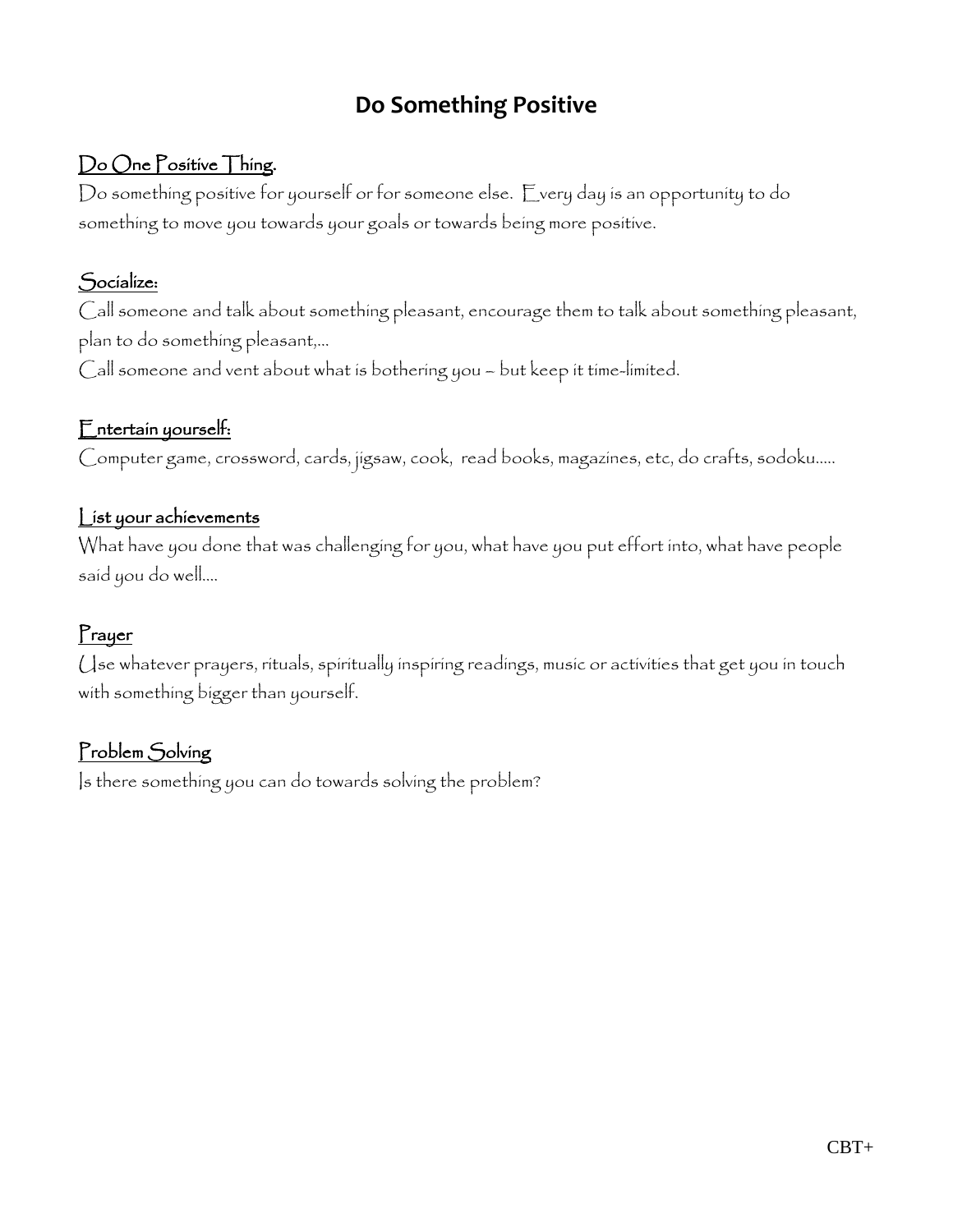# **Dealing with your thoughts and assumptions**

## Self-statements/Cognitive Coping:

What can you say to yourself to help you feel better?

Examples include, " $\vert$ 'm safe now; he's not here;  $\vert$ t's not my fault.  $\vert$  can get through this."

You already survived your past.

Use your skills to identify the thoughts bothering you and see if you can identify an alternative true way to think about what is happening.

# Redirect Unhelpful Thoughts:

Notice if you have a lot of self-critical or otherwise discouraging thoughts. Push these away and identify something positive you can do.

#### What would your mentor say?

Whom do you admire? What do you imagine they would say to encourage you?

## Reality Check:

Is there something I need to do about this right now? Is there something I could do about this right now? Is there another way to think about this? Radical Acceptance Lifeline – is there someone else | can talk to about my options?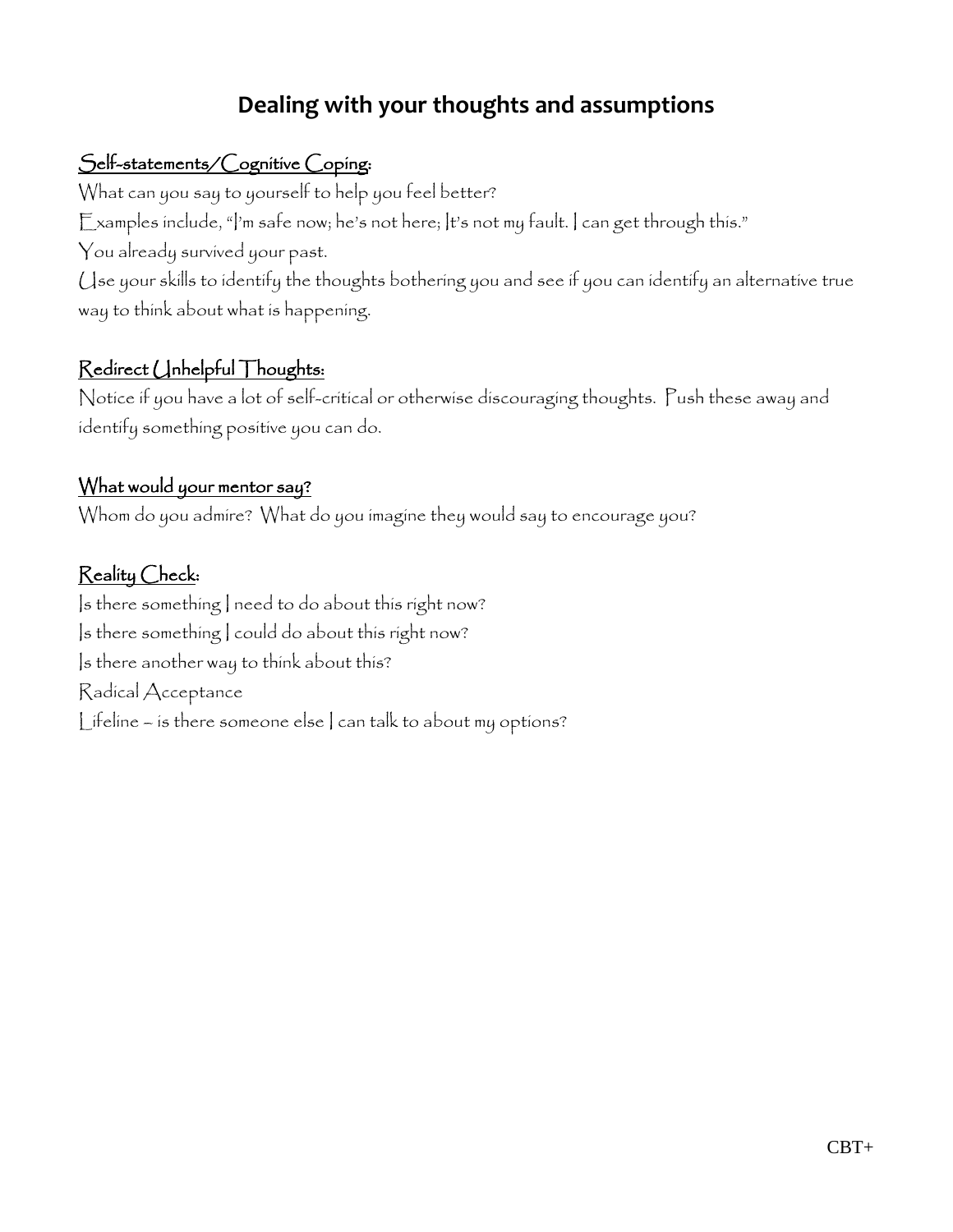# **Distracting**

# Focus on your Senses Right now

Identify something you see, something you hear, something you smell, something you touch. While doing this stay mindfully focused on just your senses in the moment. Describe what you are sensing. Look at something specific. Smell something strong (scented lotion, candle, oil, spices). Touch different textures – not just with your hands – use your face, your feet, etc. Taste something minty or strong flavored, and/or brush your teeth.

## Mindful Eating:

Examine food (e.g., 1 raisin), watch hand move towards your mouth, take a moment to smell it, how body reacting to smell (e.g., mouth watering), how is food positioned in mouth? Begin chewing slowly, what tastes experiencing? When you swallow, feel muscles contract as you push food to your stomach, be aware of sensations (Can eat with non-dominant hand to increase awkwardness and increase likelihood you'll have to pay attention).

#### Mindful Walking:

Walk slowly and carefully feeling your feet connect at each point on the floor. Without controlling breath too much, you can try pairing walking and breathing so that 1 foot touches the ground at each in and out breath. See how many steps seem natural to take during each inhalation and exhalation. Direct all attention towards the sensations of walking: you feet and lower legs. Which part touches the ground first? Pay attention to how your weight shifts from one foot to the other. What are the feelings in your knees as they bend? What is the texture of the ground (hard, soft, cracks, stones)? What are differences in walking on different surfaces?

# Your deas: